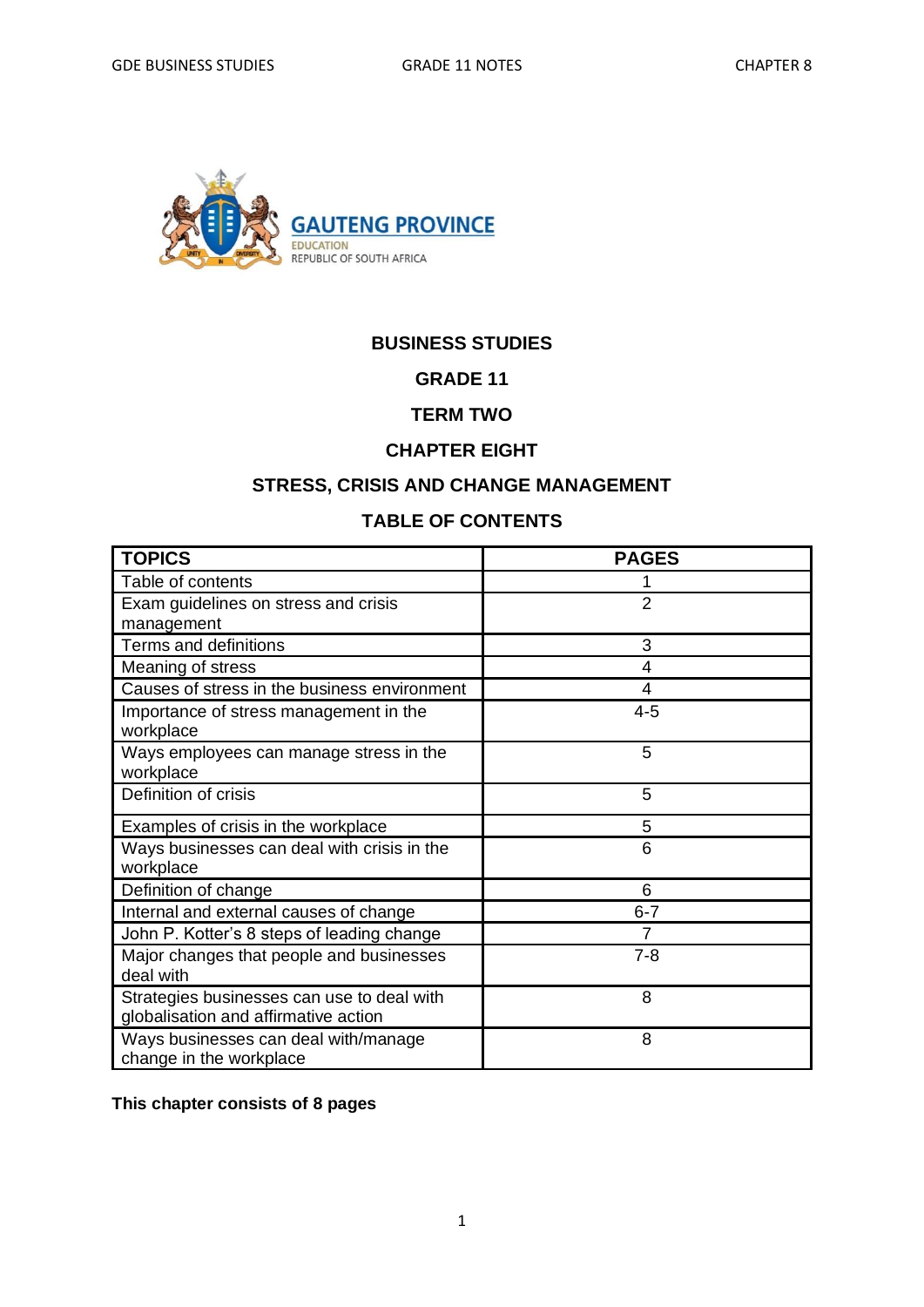## **CONTENT DETAILS FOR TEACHING, LEARNING AND ASSESSMENT PURPOSES**

### **STRESS AND CRISIS MANAGEMENT**

### **Learners must be able to:**

- Explain the meaning of stress.
- Outline/Mention/Explain the causes of stress in the business environment e.g. work overload/long working hours/time pressures and deadlines/incompetent managers etc.
- Discuss/Explain the importance of stress management in the workplace.
- Suggest/Recommend ways employees can manage stress in the workplace.
- Define the term crisis and give typical examples of crisis in the workplace.
- Recommend/Suggest ways businesses can deal with crisis in the workplace.
- Outline/Mention internal/external causes of change.
- Identify the causes of change from given scenarios/case studies etc.
- Outline/Mention/Discuss/Explain John P Kotter's 8 steps of leading change e.g.
	- o Establish a sense of agency
	- $\circ$  Create a guiding coalition
	- $\circ$  Develop a vision and a strategy
	- $\circ$  Communicate the vision
	- o Empower broad-based action
	- o Generate short-term wins
	- o Consolidate gains
	- o Anchor in the culture
- Apply John P Kotter's theory of change using given scenarios/case studies.
- Discuss/Explain/Describe major changes that people and businesses deal with e.g. unemployment, retrenchment, globalisation and affirmative action.
- Suggest strategies business can use to deal with globalisation and affirmative action.
- Recommend ways businesses can deal with/manage change in the workplace.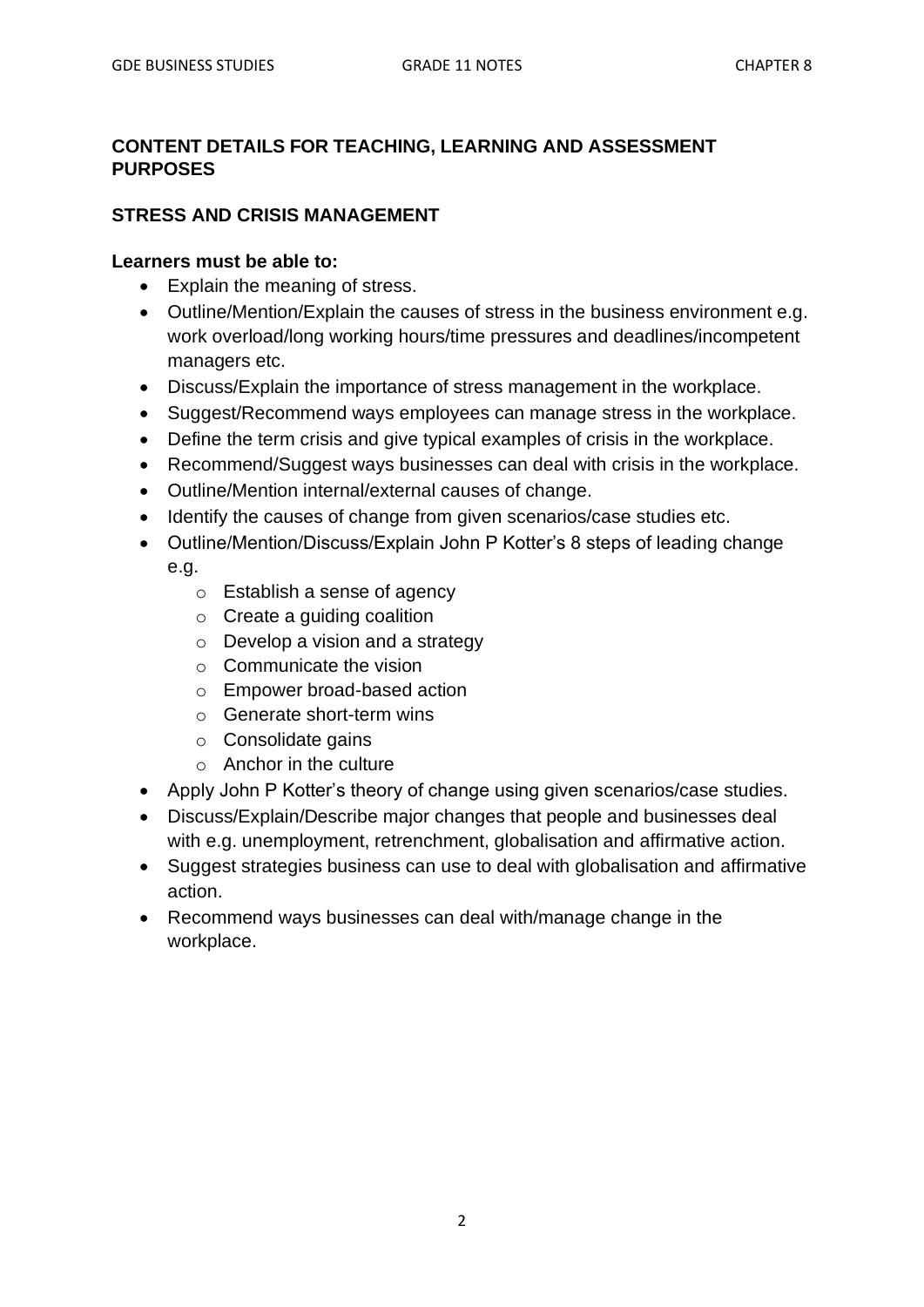## **Terms and Definitions**

| <b>TERM</b>        | <b>DEFINITION</b>                                                                              |
|--------------------|------------------------------------------------------------------------------------------------|
| <b>Deadlines</b>   | Date by which something should be completed.                                                   |
| <b>Pressures</b>   | The use of persuasion to make someone do something.                                            |
| Incompetence       | Inability to do something successful.                                                          |
| Overload           | To put many things in or on something or someone.                                              |
| Vision             | The ability to think or plan the future with imagination.                                      |
| Communication      | The imparting or exchanging of information by speaking,<br>writing or using some other medium. |
| Consolidated gains | To bring together separate parts into a single or unified<br>whole.                            |
| Proactive          | Controlling a situation rather than just responding to it<br>after it has happened.            |
| <b>Disaster</b>    | A sudden accident or a natural catastrophe that causes<br>great damage or loss of life.        |
| Solutions          | Solving a problem or dealing with a difficult situation.                                       |
| Morale             | Confidence, enthusiasm and discipline                                                          |
| Turnover           | Rate at which something changes                                                                |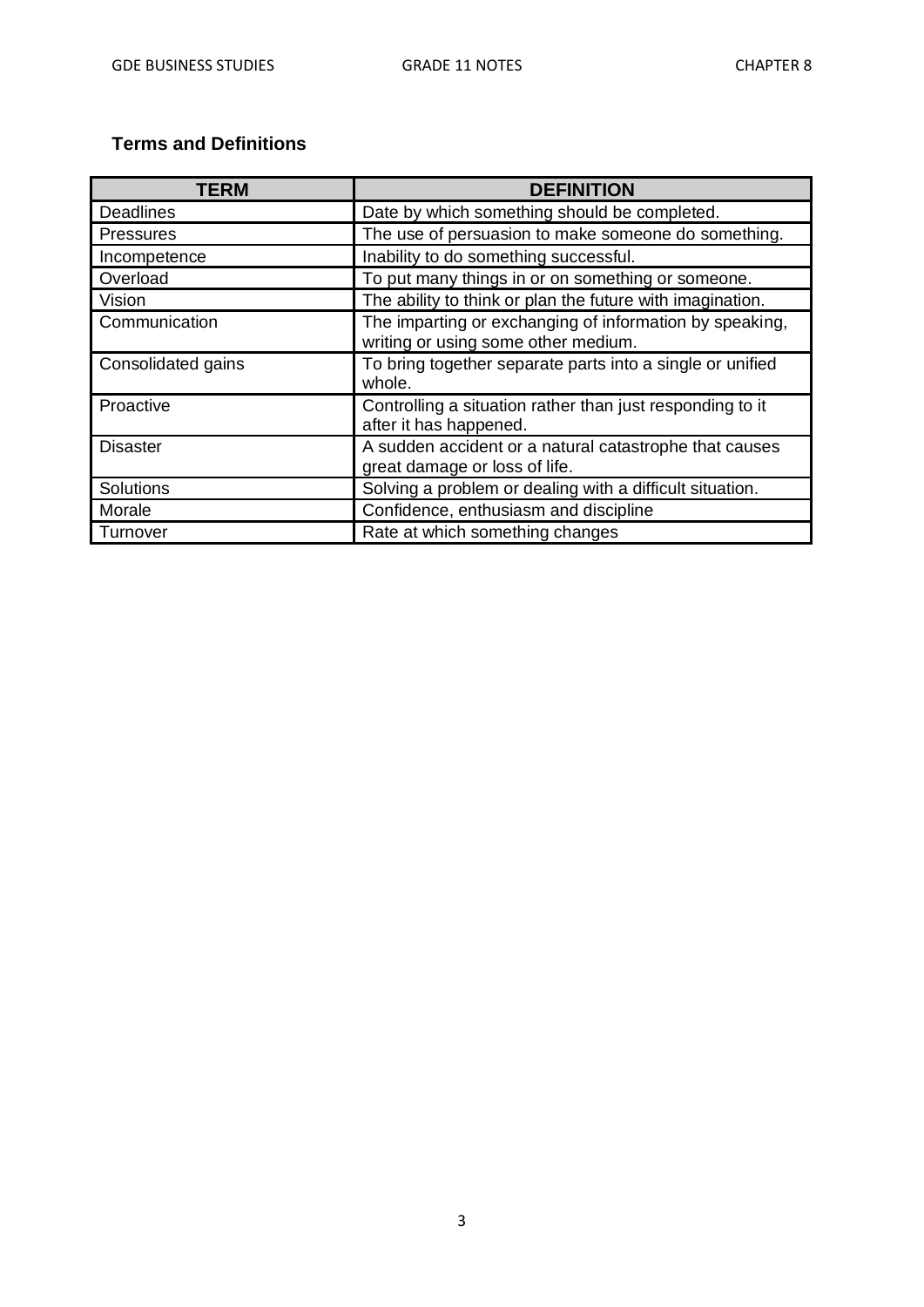## **1 Meaning of stress**

- Stress is defined as a state of emotional or mental strain.
- The strain can affect memory/concentration and lowers the morale of employees.
- Stress refers to the harmful physical/emotional responses that can happen when there is conflict between job demands on the employee and the amount of control an employee has over meeting these demands.
- It is the wear and tear our bodies experience as we adjust to our changing environments

## **1.1 Causes of stress in the business environment**

- Heavy workload/Unrealistic targets
- Long working hours
- Time pressures and deadlines
- Inadequately trained subordinates
- The necessity of attending meetings
- Work demands intruding on family and personal life
- Keeping up to date with new technology
- Conflict with those in the business with different beliefs and values
- Taking work home
- Interpersonal relationships with colleagues
- The amount of travel required by work
- Incompetent bosses
- Bullying or harassment
- Job insecurity
- Lack of accountability
- Lack of participation in decision-making
- Lack of finances, human resources or physical resources
- Poor working conditions
- A lack of power and influence
- Badly designed shift systems
- Changes in job description, management, in technology or in the economy $\sqrt{ }$
- Confrontations and conflicts
- Inadequate training

## **1.2 Importance of stress management in the workplace**

- If stress is not managed effectively, it can get out of control and cause staff health issues.
- Stressed employees are more likely to miss work, both as a way to cope and due to health-related problems.
- Managing stress will curb absenteeism in order to maintain productivity at workplace
- Workers who suffer from stress often display poor judgement in crisis or emergency situations and this can be avoided through managing stress
- Grievances or complaints that lead to staff turnover can be addressed if stress is well-managed.
- Conflict and interpersonal problems can be avoided if stress is managed at the workplace.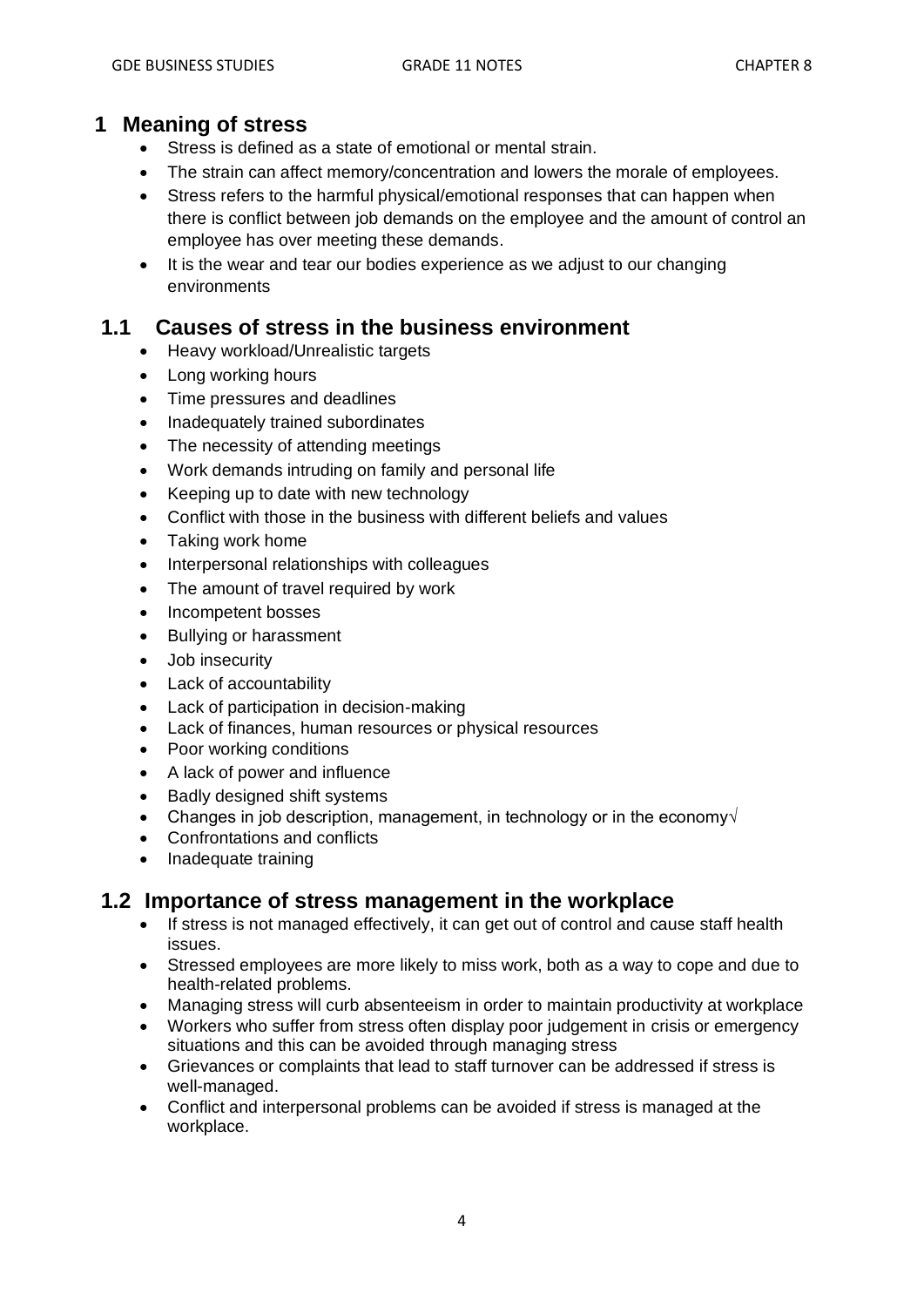- Having stressed and tired employees serving the public may lead to poor service and unhappy customers and this can be corrected through management of stress
- Stressed employees are more likely to cling to the old ways of doing things by resisting change and this can be controlled through proper management of stress.
- Constant stress can cause many problems for a business since it can become an unhealthy environment.
- Too much stress can become a barrier to success and lowers the performance of workers.

## **1.3 Ways employees can manage stress in the workplace**

- Develop self-awareness to recognise the signs of stress and its causes.
- Create a balanced lifestyle and minimise extreme emotions.
- Exercise regularly and keep fit.
- Follow a balanced diet
- Get enough sleep and relaxation
- Replace negative self-talk with positive thoughts
- Apply good time-management skills
- Set personal realistic goals and targets
- Accept things one cannot change and focus on things one can control
- Practise time management

## **2 Definition of crisis**

- Crises is an unforeseen event that can cause major changes in an organisation.
- It refers to the sudden and potentially disastrous events.
- It is time of intense difficulty/ trouble/ danger.
- An event that can harm the business's stakeholders/ its property, finances / its reputation.
- Any situation that threatens people at home or work.
- Unforeseen event that can cause major changes in the organisation.

### **2.1 Examples of crisis in the workplace**

- Loss of property due to fire
- Theft of assets and equipment.
- Breakdown in machinery
- Power outages
- An accident
- Serious illnesses without replacements
- Conflict
- Supply shortage
- A sudden increase in production costs
- Unforeseen drop in revenue
- Lawsuit
- Tight deadline
- Natural disasters, e.g. earthquakes, floods, etc.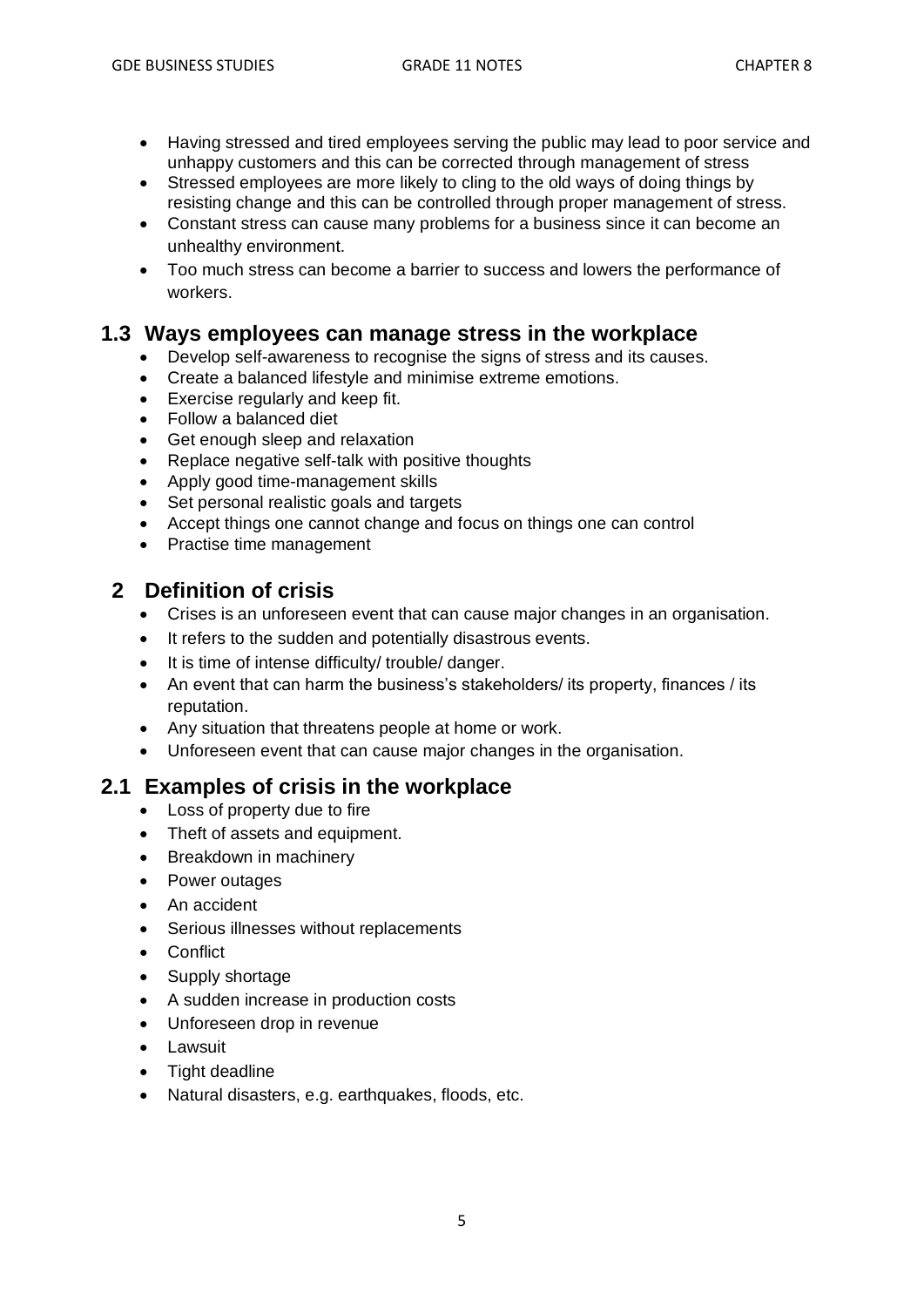# **2.2 Ways businesses can deal with crisis in the workplace**

- Businesses should respond appropriately and quickly to lessen the effects of the crisis situation.
- Intervene swiftly and with urgency, but without panicking or overreacting.
- Identify the real nature of the crisis by making a thorough assessment of the situation and seeking expert opinions
- Assess/If the crisis happens, face up to it and quickly find out what has happened without over-reacting.
- Deal with crisis directly and timeously without trying to avoid/minimise the seriousness of the situation
- Plan/Identify and prioritise the actions required
- Inform/Provide accurate and correct information
- Support/Guide others through the situation by providing training and support.
- Attempt to contain the situation to minimise further damage
- Communicate with all stakeholders so that they are properly informed about what has happened, what the impact is and how it is being dealt with.
- Appoint a spokesperson from the management team who will deal with all questions and provide information
- Regain control/Manage the situation in a calm manner until the crisis is over.
- Obtain expert advice if the crisis falls outside the business' scope of expertise.
- Call for help and seek assistance/advice and support from the appropriate agencies and professional
- Arrange debriefing sessions for all those directly involved in the crisis or who have been traumatised by the event.
- Evaluate how effective the emergency plan was throughout the crisis.
- Amend the emergency plan after evaluating what worked and what did not work.

# **3 Definition of change**

- Change is a process that takes people, employees and organisation from the present to a future desired change.
- New ways to get things done.
- A business needs to change in order to meet changing needs of customers, improved technology and international competition.

# **3.1 Internal and external causes of change**

## **3.1.1 Internal causes of change**

- New business objectives or goals
- High employee turnover where many employees have to join the business
- New policies and procedures implemented in the business
- New management
- Restructuring
- Retrenchment
- New equipment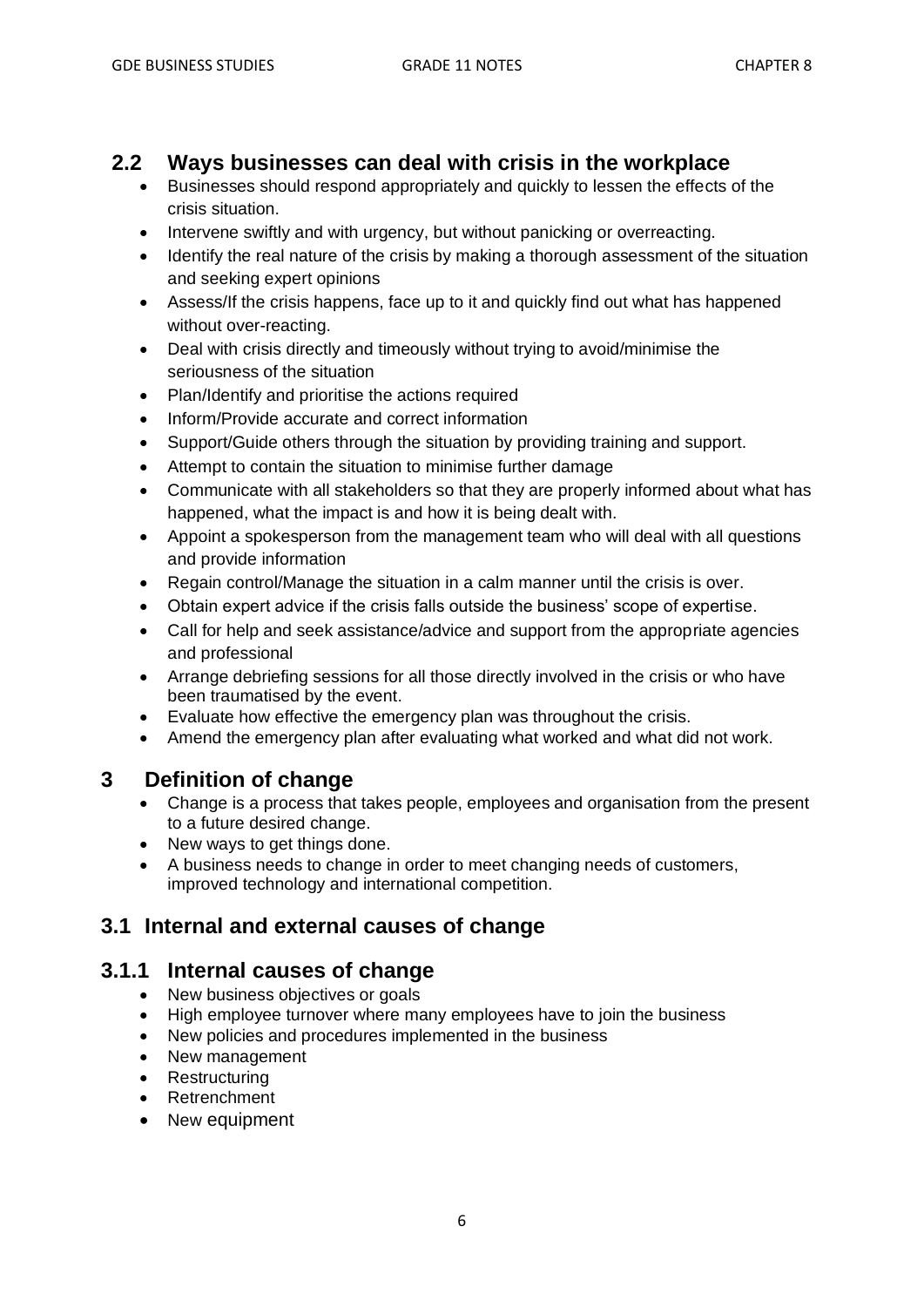# **3.1.2 External causes of change**

- Political factors e.g. change in government policy and international relations
- Social factors e.g. poverty/unemployment/HIV & Aids/etc.
- Legal factors e.g. the passing of new laws
- Economic factors e.g. increase in the interest rate
- Technological factors e.g. advances in production techniques and the information and communication technology (ICT) revolution.
- Market factors e.g. new firms entering the market and introducing new products.

# **3.2 John P Kotter's 8 steps of leading change**

- Establish a sense of urgency by motivating their employees
- Form a powerful coalition/Build the guiding team by bringing together a team of influential people who will convince everyone else that change is needed
- Develop a vision and a strategy, decide what values are central to the change
- Communicate the vision frequently and demonstrate the kind of behaviour that they want from their employees
- Empower broad based action by identifying employees who are resisting change and help them see the need for change.
- Generate/ Create short term wins and make sure their businesses taste success early in the change process
- Consolidate gains/Build on change by analysing what went right and what needs to be improved after each win
- Anchor the changes in corporate culture and this must become part of the core of their business.

# **3.3 Major changes that people and businesses deal with**

### **3.3.1 Unemployment**

- It is when employees lose their jobs because they are fired, or they quit their jobs
- Change can lead to unemployment due to retrenchment.
- A business may close down/sold/merge resulting to unemployment.
- Copying with unemployment is traumatic and can lead to depression.

### **3.3.2 Retrenchment**

- Retrenchment is when a business cuts the number of workers to reduce their wages and salary bill.
- A process whereby the employer reviews its business needs to increase profits or limit losses, which leads to reducing its employees.
- Economic changes may result in many people being retrenched from their jobs.

### **3.3.3 Globalisation**

- It is a trend where businesses are able to trade in different countries.
- Businesses must deal with and adapt to changes that globalisation brings.
- Globalisation means that many local businesses struggle to compete with bigger/stronger/experienced markets abroad.